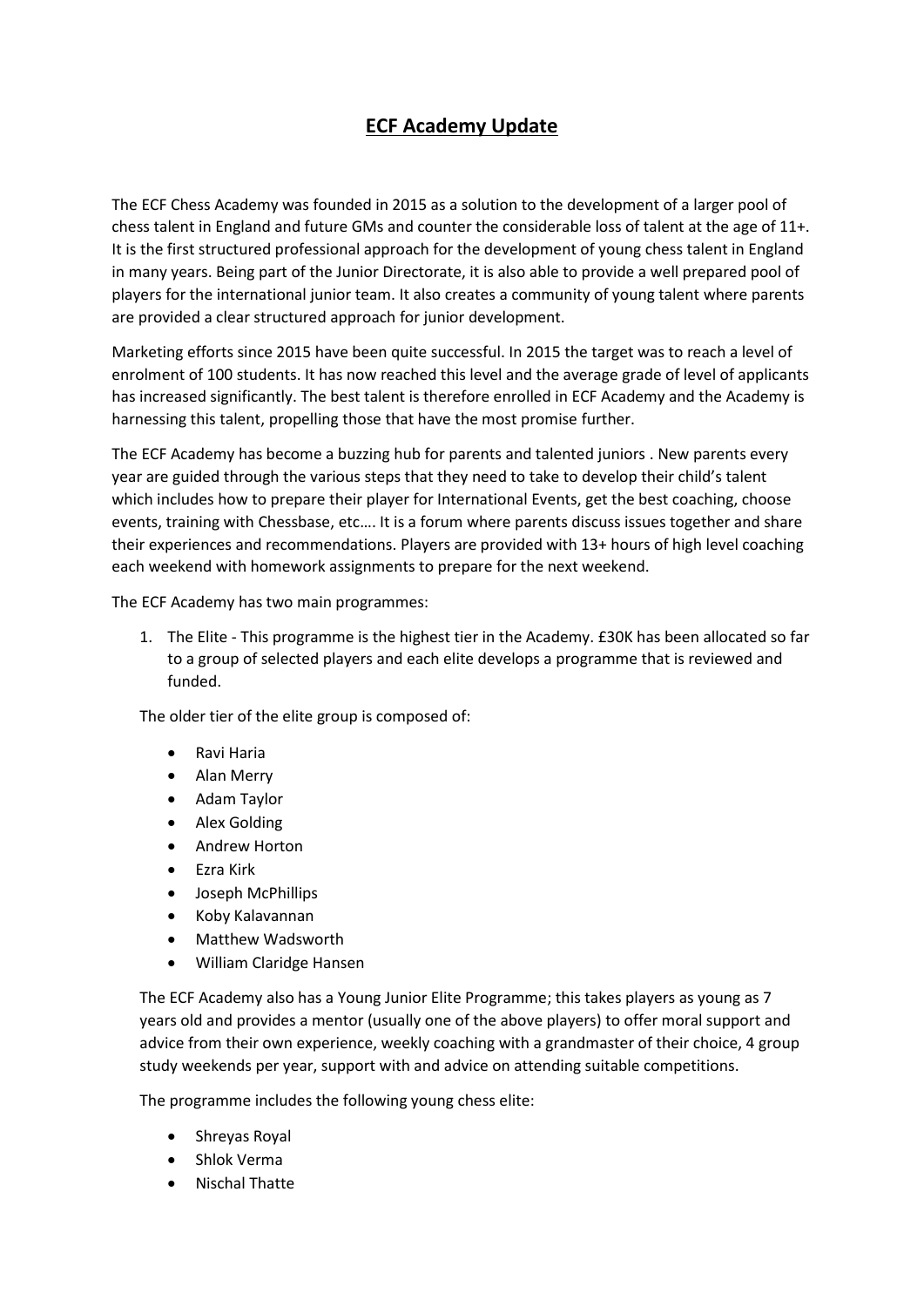- Jacob Yoon
- 2. The International Programme The international programme develops chess talent by providing high level intense coaching during 4 weekends a year. Talented players are accepted to this programme under specific criteria and applications are reviewed in November for the new year. Successful applicants are then divided in groups of less than 10 according to ability. Parents are also trained on how prepare their children for international England events and best practices are shared with other more experienced chess parents.
- 3. Tasters Additional promising junior chess players are invited with their parents on a "taster" weekend. "Taster" students are usually grouped together and are initiated to the coaching provided at the Academy during a selected weekend.

## Actuals and Budget Update

It has been very rewarding to see that due to hard work and dedication, the Academy has reached its revenue line objectives and has for the 2018 cohort raised its yearly fee for the International Program by 12.5% to £450. Furthermore, the Academy has also managed to stay well below the budgeted cost figures through such initiatives as advantageous arrangements with Bridge Overseas which have enabled the Academy to keep training room cost figures well below initial budget figures. As a result these initiatives the Academy has run a surplus of £6K for FY15/16 and a smaller shortfall than anticipated of 4K for FY 16/17. Being a start-up, it has been challenging to budget cost figures but as the Academy has now reached its run rate of enrolment and a structure is in place, costs and revenues are much more predictable in nature.

Furthermore and as a result, The Academy has not pulled down the allotted funding available to it and this funding will be rolled over to cover future shortfalls in 17/18 and 18/19. The largest funder/supporter of the Academy has been the John Robinson Trust which has for the last two years provided £19K of funding to the Academy.

## Future Plans and Vision

It is clear that although The ECF Academy has fulfilled its initial objectives by establishing a successful platform to develop junior chess talent from promising players to norm seeking elite players, more can be done to enhance this successful platform.

It has been recently decided to move the current Elite programme of the ECF Academy into the Accelerator program setup by the Chess Trust. This change causes a reduction of £15K in the 18/19 budget.

As a result of this change, The ECF Chess Academy will plan to concentrate its efforts fully on the development of its International Programme and will work closely with the Accelerator Programme to identify the most promising juniors that will be title seeking and supported through the Accelerator Programme.